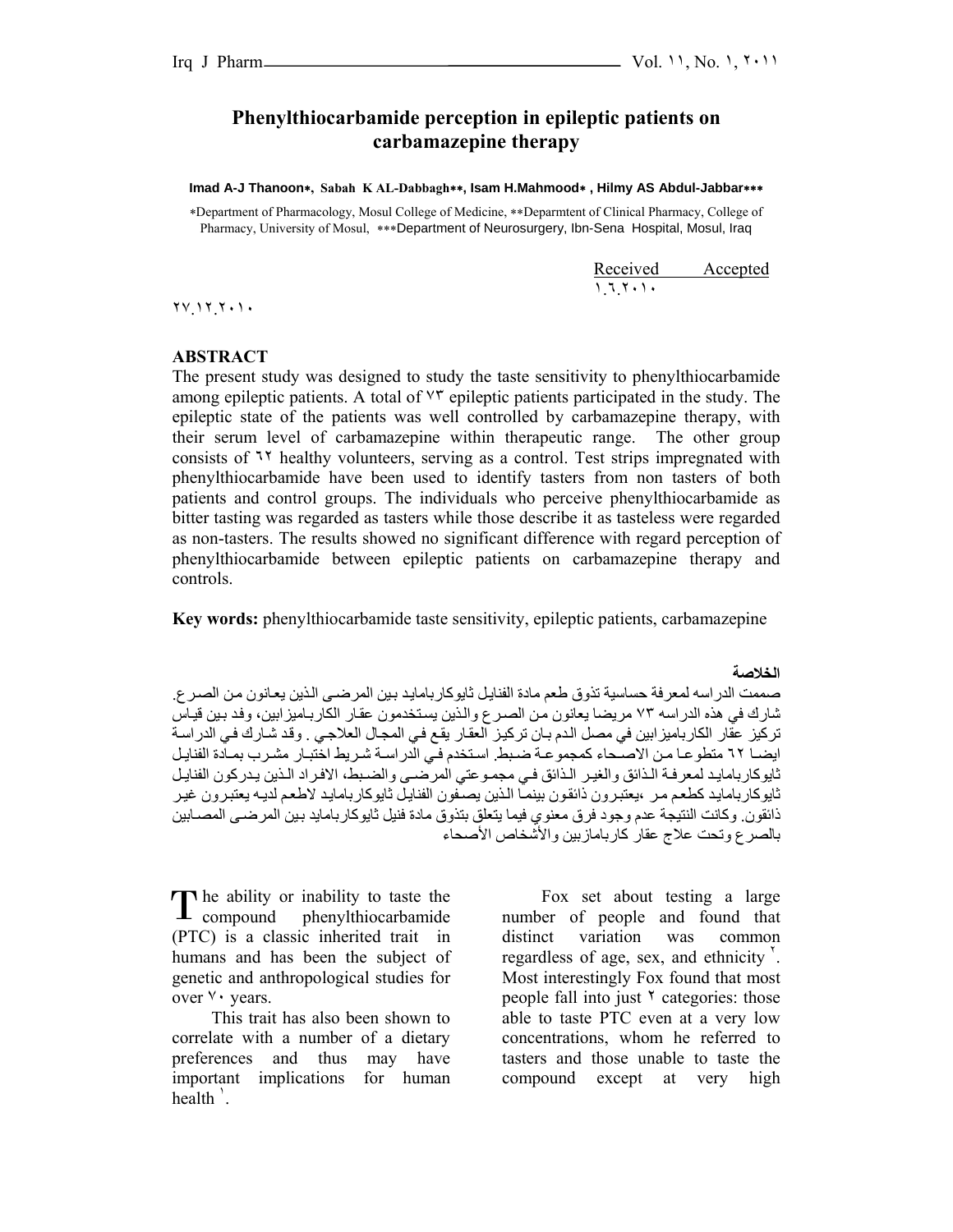concentrations whom he referred to as non-tasters or taste blind<sup>'</sup>.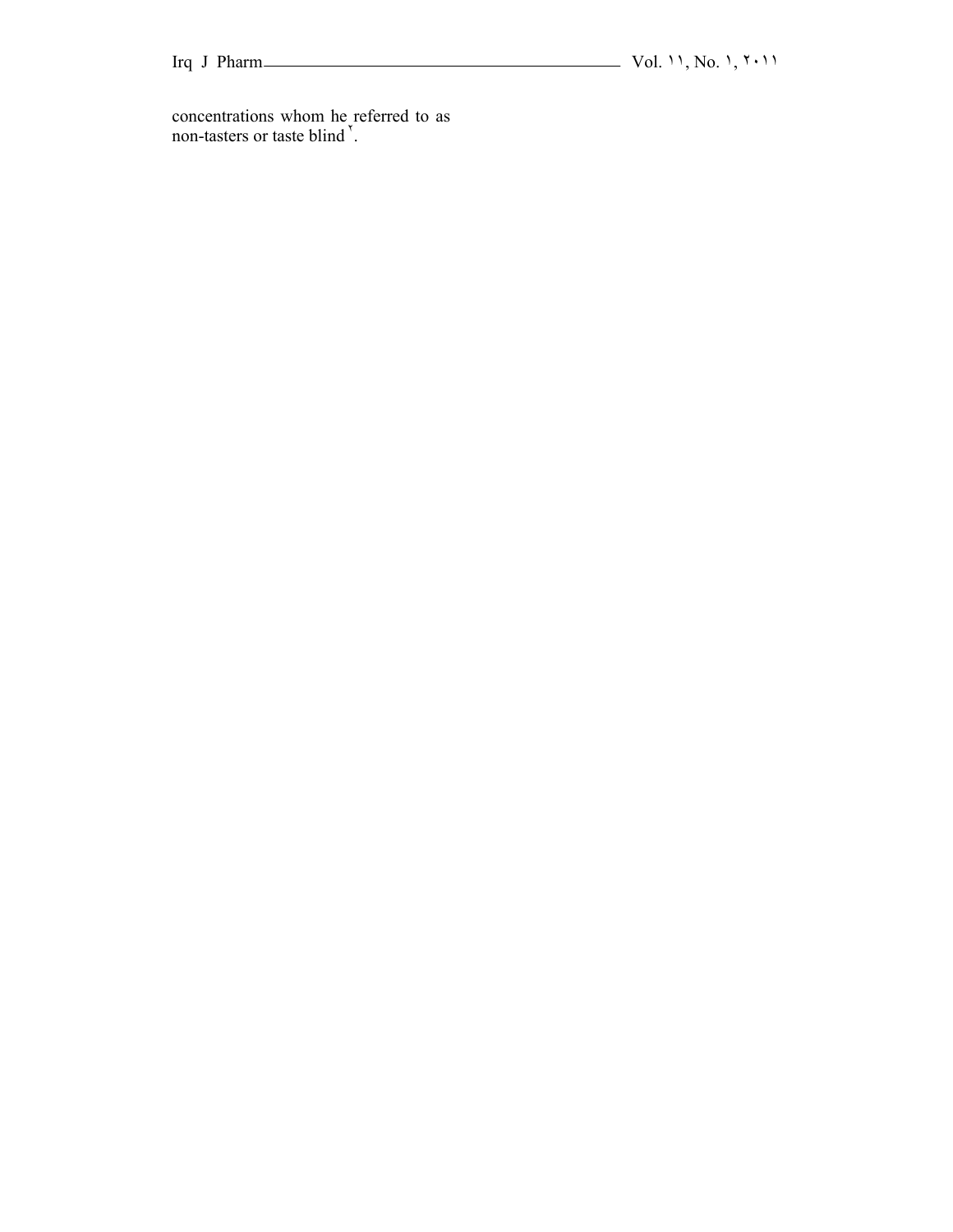Bitter taste perception is classically variable<sup>r</sup>. The prevalence of taste blindness (a lack of sensitivity to or an inability to taste bitter chemicals) ranges from ٣% in West Africa to ٦-  $17\%$  in China and  $2.6\%$  in India;  $7.6\%$ of the white North America populations have taste blindness  $\zeta$ .

Studies of sensitivity of bitter tasting Phenylthiocarbamide have shown this to be an inherited trait determined by a dominant allele<sup>°</sup>. Investigators recently reported that haplotypic variation in the region of chromosome  $(V)$  containing the TAS٢R٣٨ taste receptor gene shows a strong association with a bitter compound tasting ability. As such variation across TAS٢R٣٨ is currently recognized as highly indicative of individual bitter compound-tasting ability<sup>7</sup>.

Some scientists are now interested in potential health application of genetic taste studies. For example, people who find PTC bitter are suspected to find the taste of cigarette bitter, which could make strong tasters less likely to smoke<sup>Y</sup>.

There are also possible correlations between the ability to taste PTC and preferences for certain foods, which could influence a person's diet  $\hat{ }$ .

The ability to taste PTC has been associated with a number of medical and neurological illness not typically related to taste, and as a limited data are available which test the correlation between PTC tasters and non-tasters with epilepsy, the present study was designed to study the taste sensitivity to PTC among epileptic patients.

# **Patients and methods**

A total of ٧٣ epileptic patients (٤٦ idiopathic and ٢٧ secondary generalized) participated in the study. The epileptic state of the patients was controlled by the antiepileptic drug, carbamazepine (SDI, Samara, ٢٠٠ mg tablet). Other group consists of ٦٢ healthy volunteers, serving as controls, was also studied.

The epileptic patients consist of ٥٩ males and ١٤ females with a mean  $\pm$  SD age of  $\tau$ 7.  $\tau$ <sub>1</sub>.  $\tau$ <sub>7</sub> years. The control group consists of ٥٣ males and  $\gamma$  females with a mean  $\pm$  SD of  $\Gamma\Gamma$ .  $\pm$  9.0. years. The patients were collected from Neurology Outpatients Department, Ebn-Sina Hospital, Mosul, Iraq .

Test strips impregnated with Phenylthiocarbamide (Carolina Biological supply company, Burlington, N.C) have been used to identify taster from non-tasters of both patients and control groups. The individuals who perceive PTC, as bitter tasting is regarded as tasters, while those who describe it as tasteless are regarded as non-tasters.

Carbamazepine was administered in doses range of  $\forall \cdots \forall x$  mg daily. Serum carbamazepine concentration was measured in the serum of blood samples taken from all patients by a method using gas liquid chromatographic method<sup>9</sup>.

# **Results**

Table 1 shows number and percentage of tasters and non-tasters among epileptic patients on carbamazepine therapy and controls. No significant difference with regard perception of phenylthiocarbamide was noticed between epileptic patients on carbamazepine therapy and controls.

Measuring serum carbamazepine levels revealed a range of ٤.١ to ١١.٢  $\mu$ g/ml (mean  $\pm$  SD:  $7.12 \pm 1.07$   $\mu$ g/ml)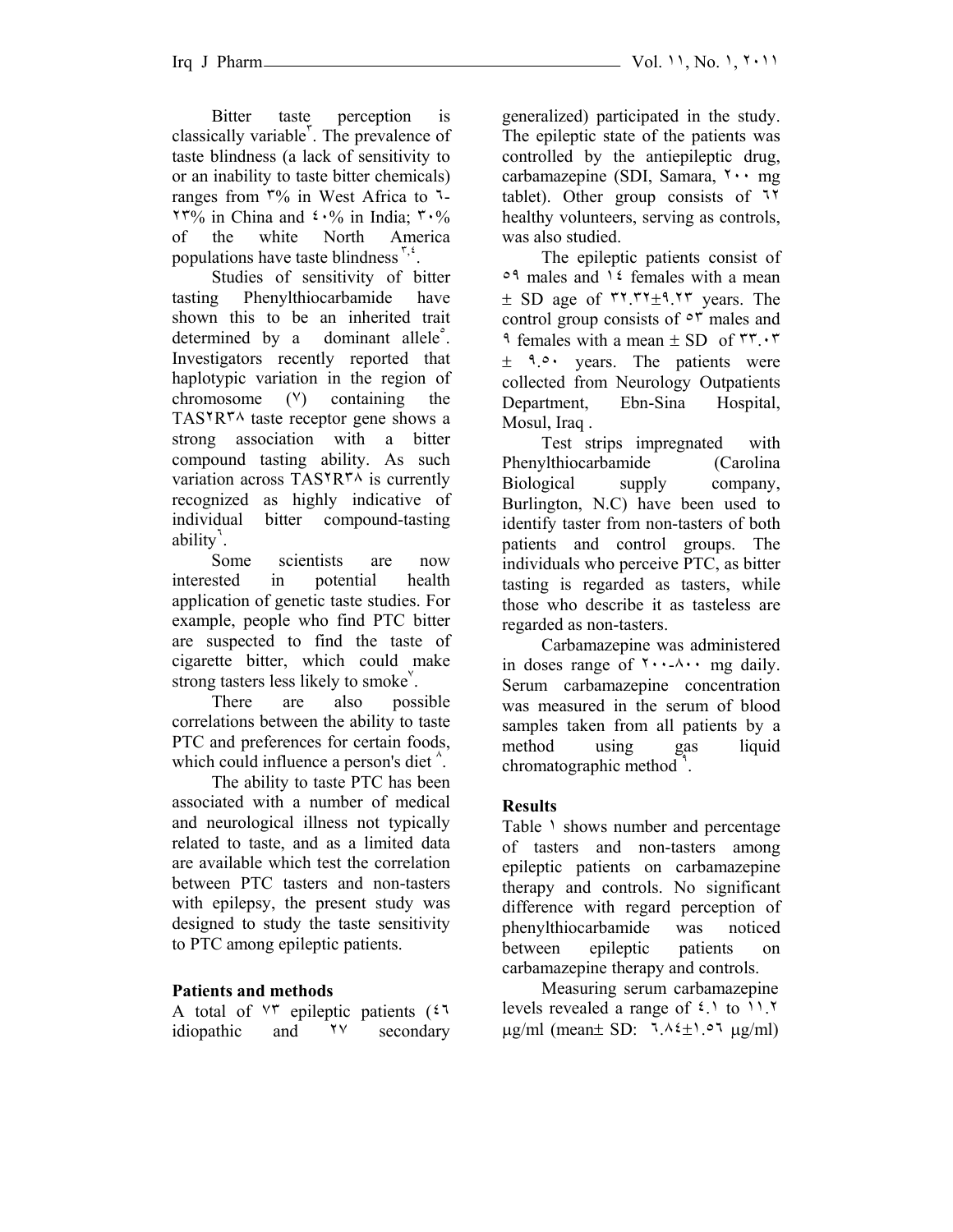| parameters | Non-tasters |               | <b>Tasters</b> |    |
|------------|-------------|---------------|----------------|----|
|            |             | $\frac{0}{0}$ |                |    |
| Patients   | ٥٧          |               |                |    |
| Controls   |             | 7 V V         |                | ~~ |

### Table 1. Frequency of PTC tasters and non-tasters in epileptics and controls

Chi-square test: ٠.٠٩٦ ;P=٠.١٥

### **Discussion**

In the present study we examined PTC sensitivity in ٧٣ patients and ٦٢ healthy controls to determine whether taster status could represent a simple vulnerability marker. The results of the study revealed a higher prevalence of non-tasters in epileptic patients relative to healthy controls.

Review of the literature showed the presence of only one literature which test the prevalence of PTC tasters and non-tasters among epileptic patients.

The study was reported by Pal et  $al'$ , who showed that the frequency of PTC non-tasters is higher in the epileptic patients as compared with the healthy controls. These results are in agreement with our results .

The frequency of PTC tasters and non-tasters have been tested in another neurologic diseases including parkinsonism and psychotic diseases including depression and in smokers. PTC sensitivity was examined in  $1$ <sup>V</sup> schizophrenic patients, ٣٠ healthy controls and ٣٠ first degree relatives. A higher prevalence of non-tasters was seen in patients and family members relative to healthy controls<sup>1</sup>. To identify genetic differences based on whether a bitter taste is perceived among smokers, Snedecor et al.

studied a group of smokers, a higher number of non-tasters was reported as compared to tasters among the smoker group. They suggested that among smokers ability to taste PTC may confer some protection among smokers, from development of nicotine dependence and positive reinforcement from smoking. In other study, a higher proportion of non-tasters were found in patient with parkinsonism relative to healthy comparison subjects<sup>1</sup>.

The epileptic patients in our study are controlled cases, their epileptic state was controlled by prophylactic doses of the antiepileptic drug carbamazepine as evident by the reduction of the epileptic fit during treatment and by the measurement of serum carbamazepine concentration, which revealed a therapeutic level in the sera of all patients. Wilson and Wilkinson<sup>1</sup> showed that, the control of epilepsy by antiepileptic drugs depends on the blood level of the drug. Control of epilepsy by antiepileptic drug is obtained at therapeutic concentration of the drugs which is called therapeutic range<sup> $12$ </sup>, which is for carbamazepine is  $($  { - 1  $\gamma$  )  $\mu$ g / ml<sup>1°</sup>.

The prevalence of high frequency of non-tasters among epileptic patients in the present study and as phenotypic variations in PTC sensitivity is genetic